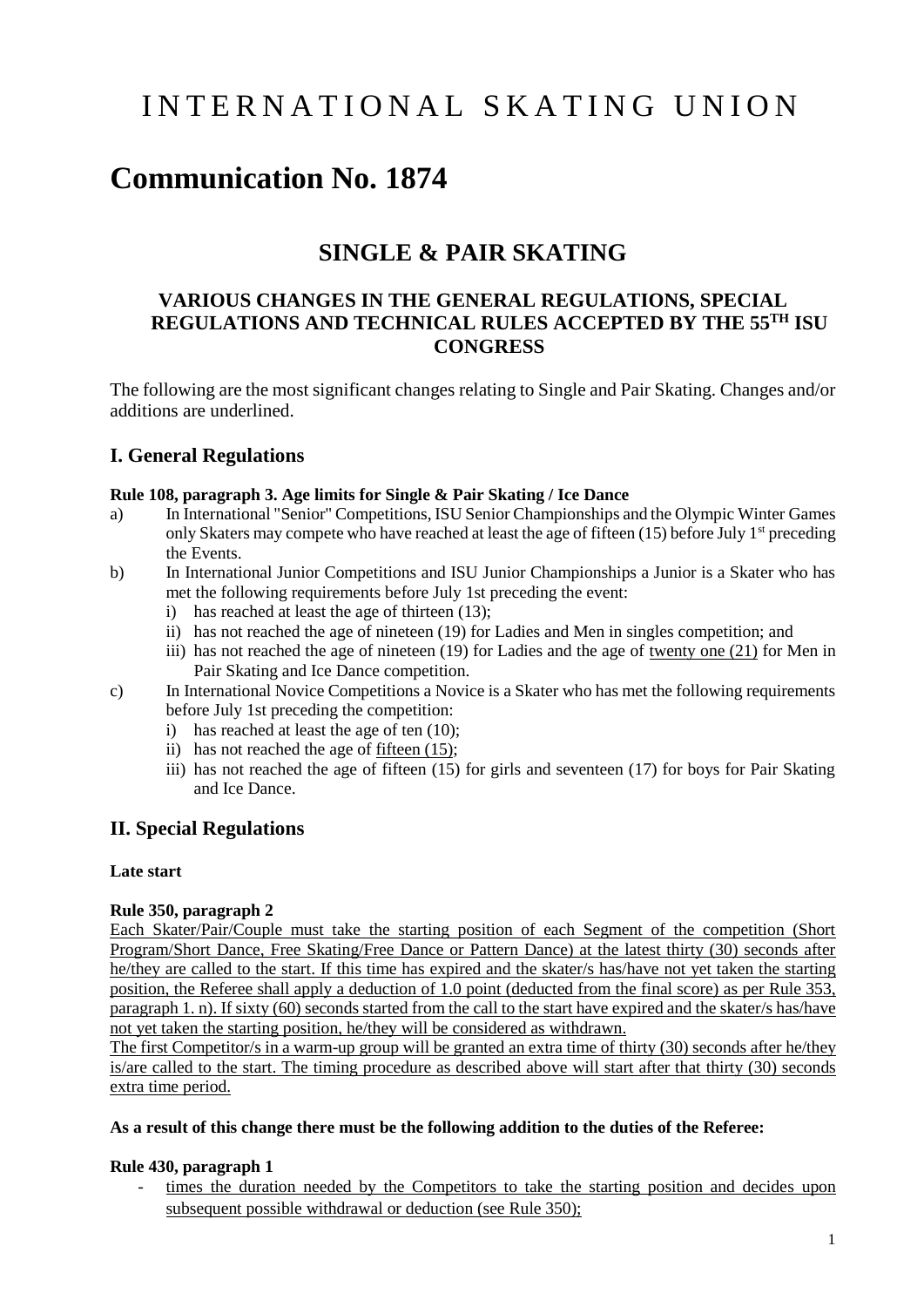#### **If a scoreboard is available, the following procedure of calling to the start is recommended:**

- a) The Competitor is called to the starting position.
- b) The clock on the scoreboard starts counting the seconds from 0 up.
- c) If the Competitor does not take the starting position within 30 seconds (the clock shows 0:31, 0:32 and so on), the Referee applies the 1.00 deduction for "the late start".
- d) If the Competitor does not take the starting position within 1 minute (the clock shows 1:01), he is withdrawn.
- e) First Competitor of each warm-up group has an additional 30 second period before taking the starting position. This period starts immediately after he is called to the start. The first 30 seconds are not visible on the scoreboard and immediately after that the procedure described above is implemented (steps b), c), d)).

#### **Rule 353, paragraph 1.h) v)**

In Pairs Free Skating there will no longer be the special factor 1.1 for throw jumps, jump elements, lifts and twist lifts, started in the second half of the program.

## **Rule 420, paragraph 3.b) – number of Judges recommended for International Competitions**

a panel of a minimum of five (5), if possible, and a maximum of nine (9) Judges;

#### **Rule 430, paragraph 3 –change in duties of the Technical Controller**

The attendance of the Round Table Discussion by the Technical Controller becomes optional at the Technical Controller's decision.

## **III. Technical Rules**

#### **Rule 502 (former Rule 501), Duration of skating**

| 2. Free Skating                                                                  |  |  |  |  |  |  |  |  |  |
|----------------------------------------------------------------------------------|--|--|--|--|--|--|--|--|--|
| Senior: Men $4\frac{1}{2}$ minutes Ladies 4 minutes Pairs $4\frac{1}{2}$ minutes |  |  |  |  |  |  |  |  |  |
| Juniors: Men 4 minutes Ladies $3\frac{1}{2}$ minutes Pairs 4 minutes             |  |  |  |  |  |  |  |  |  |

#### **Rule 612 (former Rule 512), paragraph 2**

Repetition of double jumps (Free Skating Singles):

Any double jump (including double Axel) cannot be included more than twice in total in a Single's Free Program (as a Solo Jump or a part of Combination / Sequence).

#### **Rule 612 (former Rule 512), paragraph 2**

Repetition of triple/quadruple jumps (Free Skating Singles):

Of all the triple and quadruple jumps only two (2) can be executed twice. If at least one of these executions is in a jump combination or a jump sequence, both executions are evaluated in a regular way. If both executions are as solo jumps, the second of these solo jumps will receive 70% of its original Base Value.

#### **Rule 612 (former Rule 512), paragraph 2, General, Remarks, Choreographic Sequences** (Free Skating Singles)

A Choreographic Sequence consists of any kind of movements like steps, turns, spirals, arabesques, spread eagles, Ina Bauers, hydroblading, any jumps with maximum of 2 revolutions, spins etc. Listed elements included in the Choreographic Sequence will not be called and will not occupy a box. The pattern is not restricted, but the sequence must be clearly visible.

The Technical Panel identifies the Choreographic Sequence which commences with the first skating movement and is concluded with the preparation to the next element (if the Choreographic Sequence is not the last element of the program). It can be performed before or after the Step Sequence.

This element has a fixed base value and will be evaluated by the judges in GOE only.